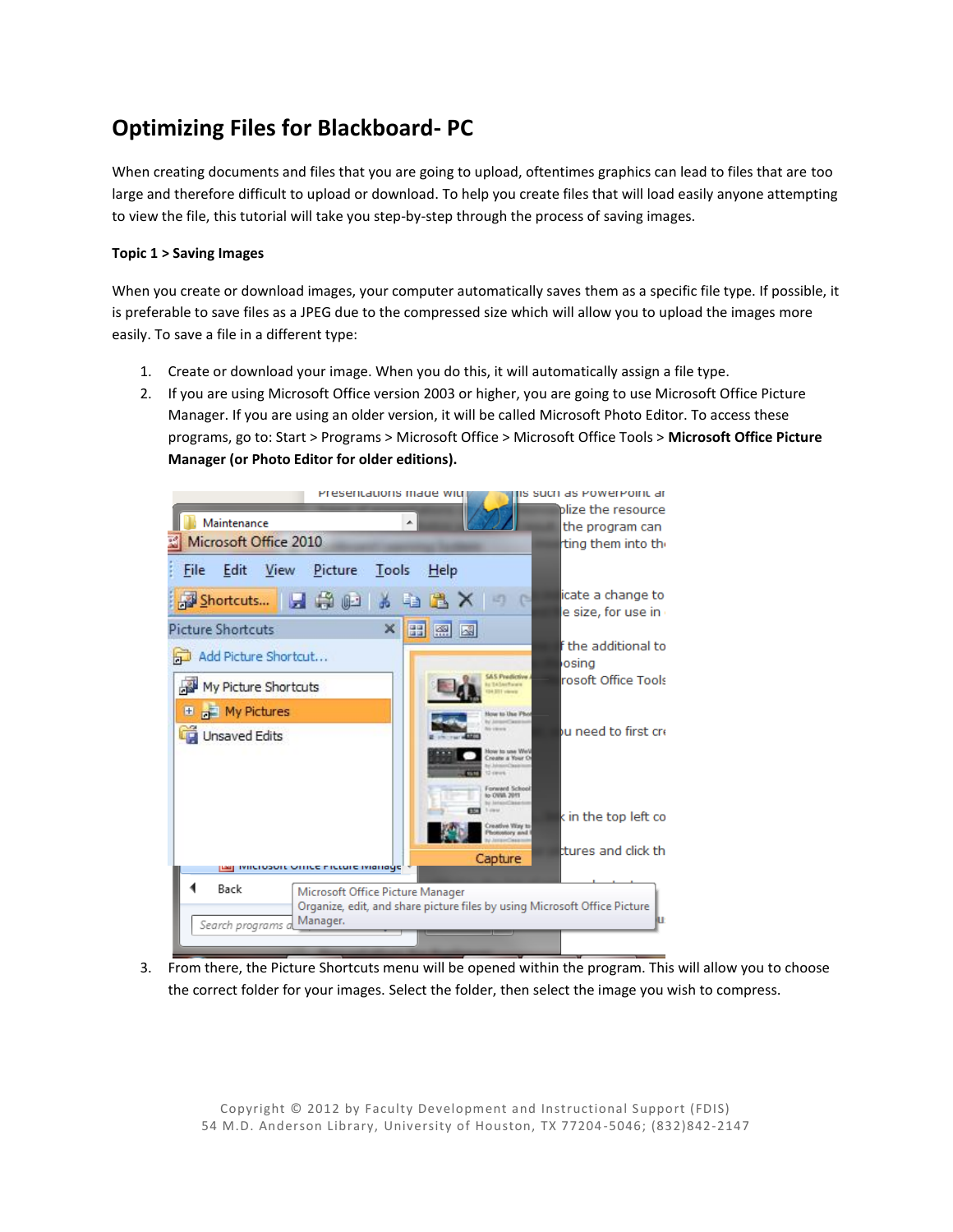4. At this point, it is always a good idea to save the image as a new file so that you still have the original image. If you save it as the original name with some indicator that it is edited (e.g. snow-ed.jpg) it will help you keep track of your edited pictures. To do this, go to File >Save As and rename the file. Then, continue editing the file. Make sure to select JPEG as the file type.





Copyright © 2012 by Faculty Development and Instructional Support (FDIS) 54 M.D. Anderson Library, University of Houston, TX 77204 -5046; (832)842-2147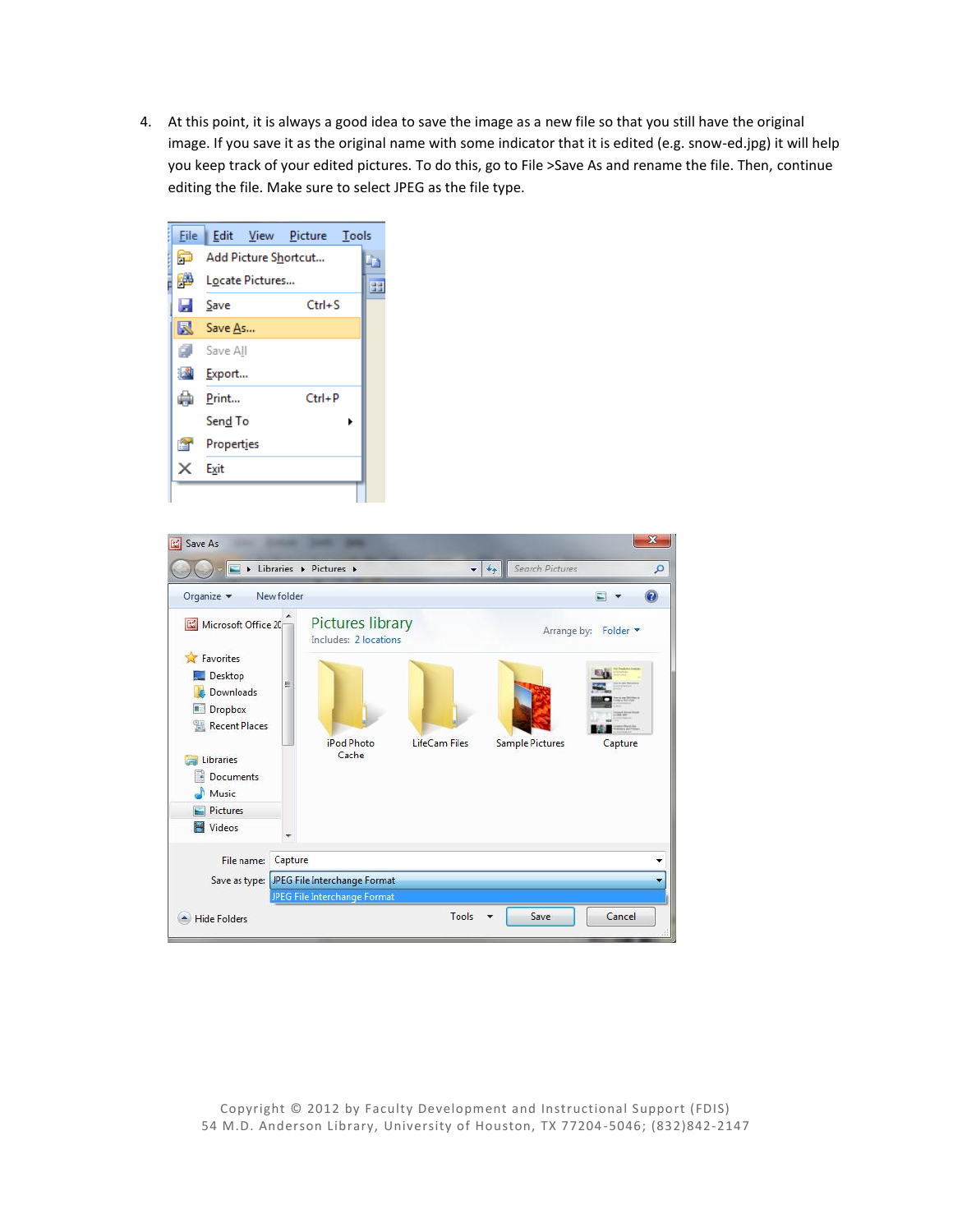5. Once you have opened the folder containing your images, select the image you want to edit by doubleclicking on the image. Once the image is selected, choose the option in the right-hand pane for "Edit pictures."



6. The option that will help create more manageable images is the Resize Image option located in the righthand pane which will be take you to menu that allows you to select your resize settings. The option you will most likely use is the Predefined width x height. There, you can select how your document is going to be used and size accordingly. Select OK and then select the back arrow.

| <b>Resize settings</b>                          |
|-------------------------------------------------|
| Make picture fit inside:                        |
| Original size                                   |
| (a) Predefined width x height:                  |
| Document - Small (800 x 600                     |
| Document - Large (1024 x 768 px)                |
| Document - Small (800 x 600 px)                 |
| Web - Large (640 x 480 px)                      |
| Web - Small (448 x 336 px)                      |
| E-mail - Large (314 x 235 px)                   |
| $E$ -mail - Small $(160 \times 160 \text{ px})$ |
|                                                 |
|                                                 |